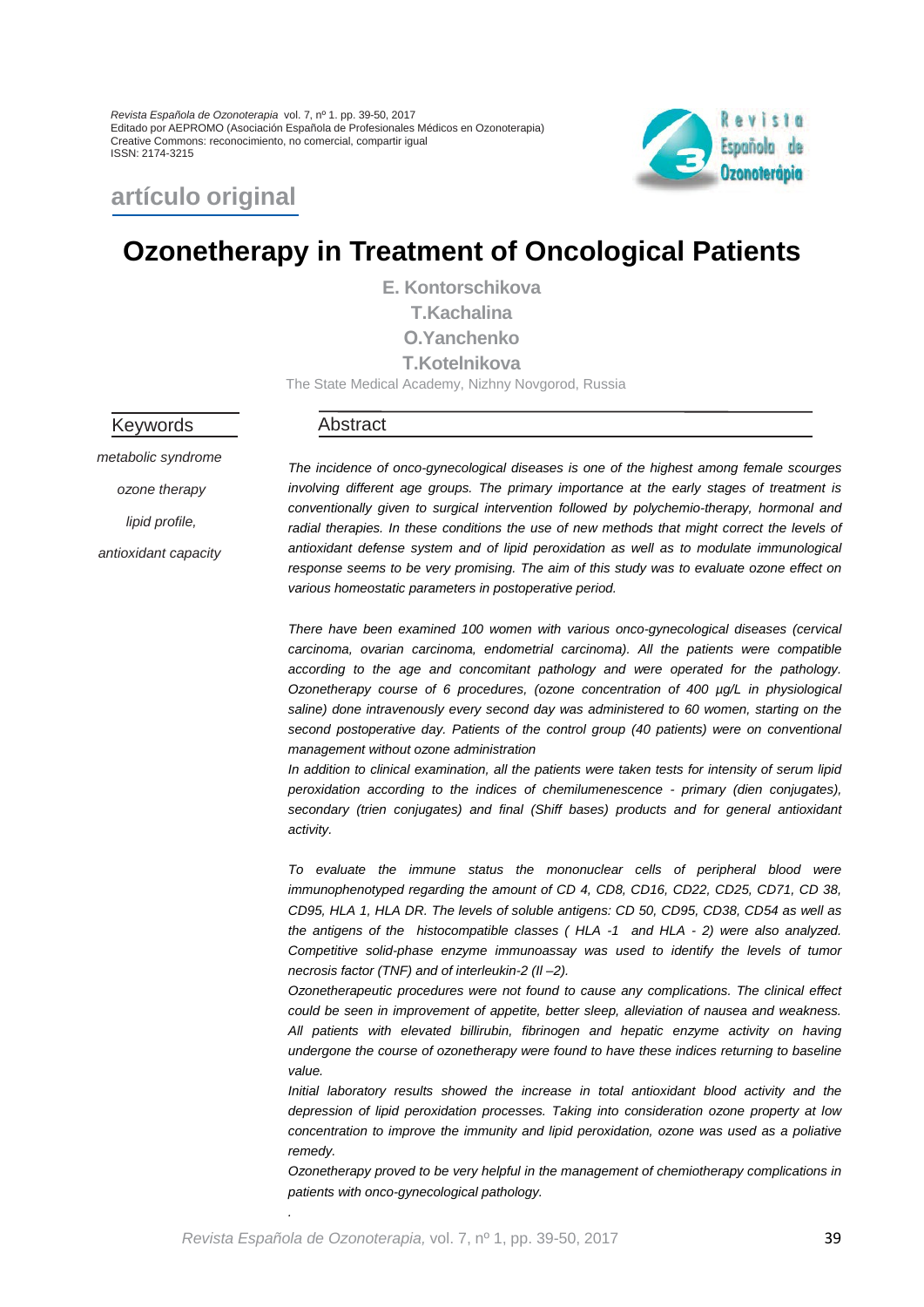## **Suggestion on how to quote this paper:**

E. Kontorschikova et al. (2017). Ozonetherapy in Treatment of Oncological Patients. *Revista Española de Ozonoterapia*. Vol. 7, nº 1, pp 39-50

Autor para correspondencia:: E. Kontorschikova, The State Medical Academy, Nizhny Novgorod, Russia.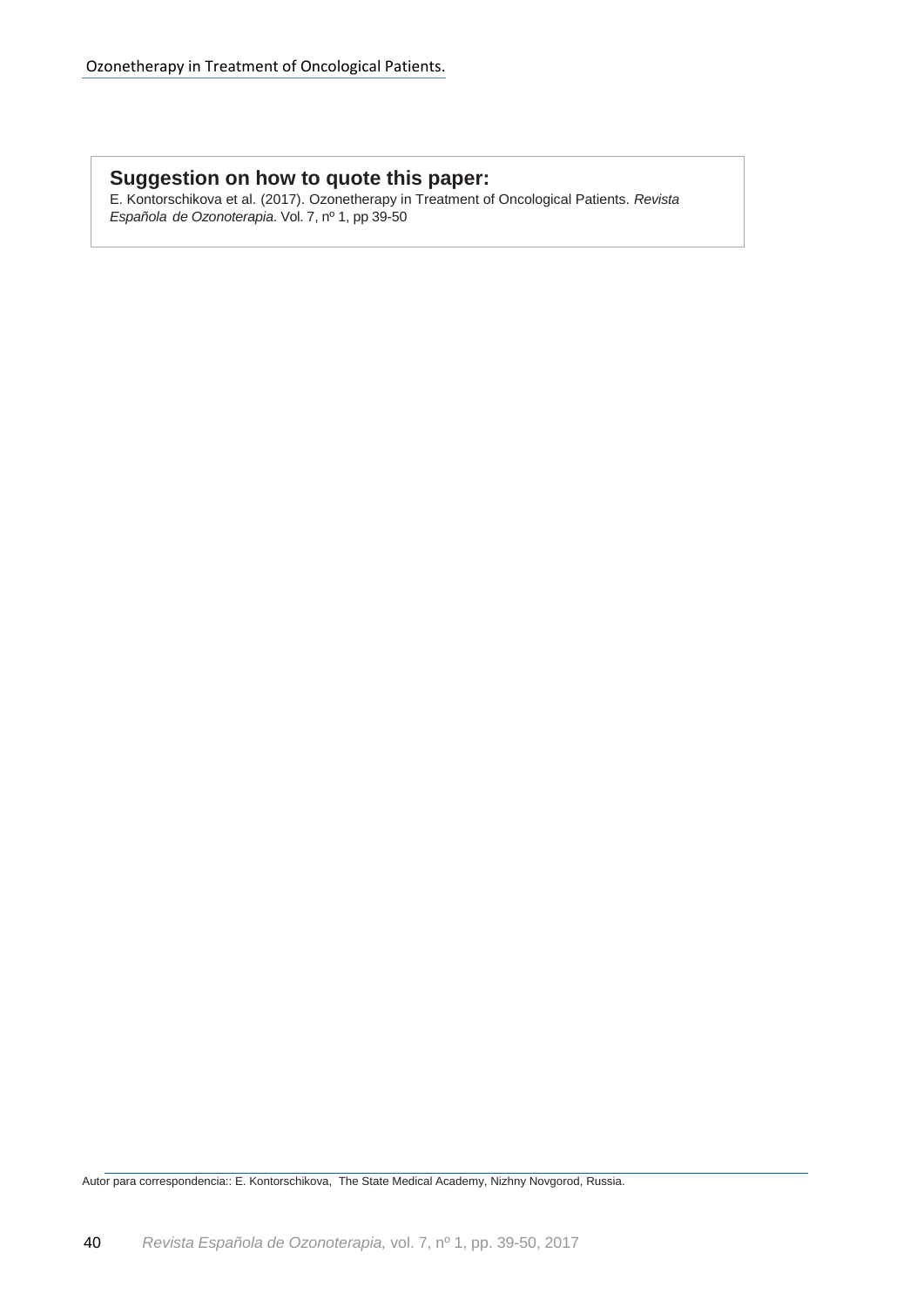#### **INTRODUCTION**

The incidence of onco-gynecological diseases is one of the highest among female scourges involving different age groups the world over and tends to be increasing. An important part in the pathogenesis of these conditions belongs to misbalance between pro- and antioxidant systems and changes in the immune components ratio. In the management of these patients at the early stages the primary attention is conventionally given to surgical intervention followed by cytostatic or and radial therapy.

Chemio-and radiotherapy is known to cause intensification of oxidative processes with depression of compensatory functions of antioxidant defense system (ADS) with the development of immune insufficiency. In these conditions the use of new methods that might correct the levels of antioxidant defense system and of lipid peroxidation, to modulate immunological response, to produce desintoxicating effect and have no side effects - seems to be very promising. Ozonated physiological saline (OPS) was found to meet all these requirements.

The aim of the present study was to provide a pathogenetic basis for the use of medical ozone in women with onco-gynecological diseases during the post-operative period. Ozonetherapy was regarded as an auxiliary course to prepare the patients for the second stage of combined treatment with cytostatic and radiotherapy.

#### **MATERIAL AND METHODS**

The clinical trial was performed on 100 patients with onco-gynecological pathology of various localization and surgical intervention done at the first stage of the combined management.

The first group consisted of 60 patients who during post-operative treatment in addition to the conventional treatment with analgesics, antibiotics and hypocoagulants, were administered intravenous instillated infusions of ozonated physiological saline (ozone concentration – 400µg/L). The course of ozonetherapy included 6 procedures of 200mL of OPS, done every second day, starting from the second post-operative day. The ozone concentration, the number of the procedures and the saline volume had been tested and proved to be efficient and safe by the previous studies done and reported by gynecologists, oncologists and therapists [ -4 ]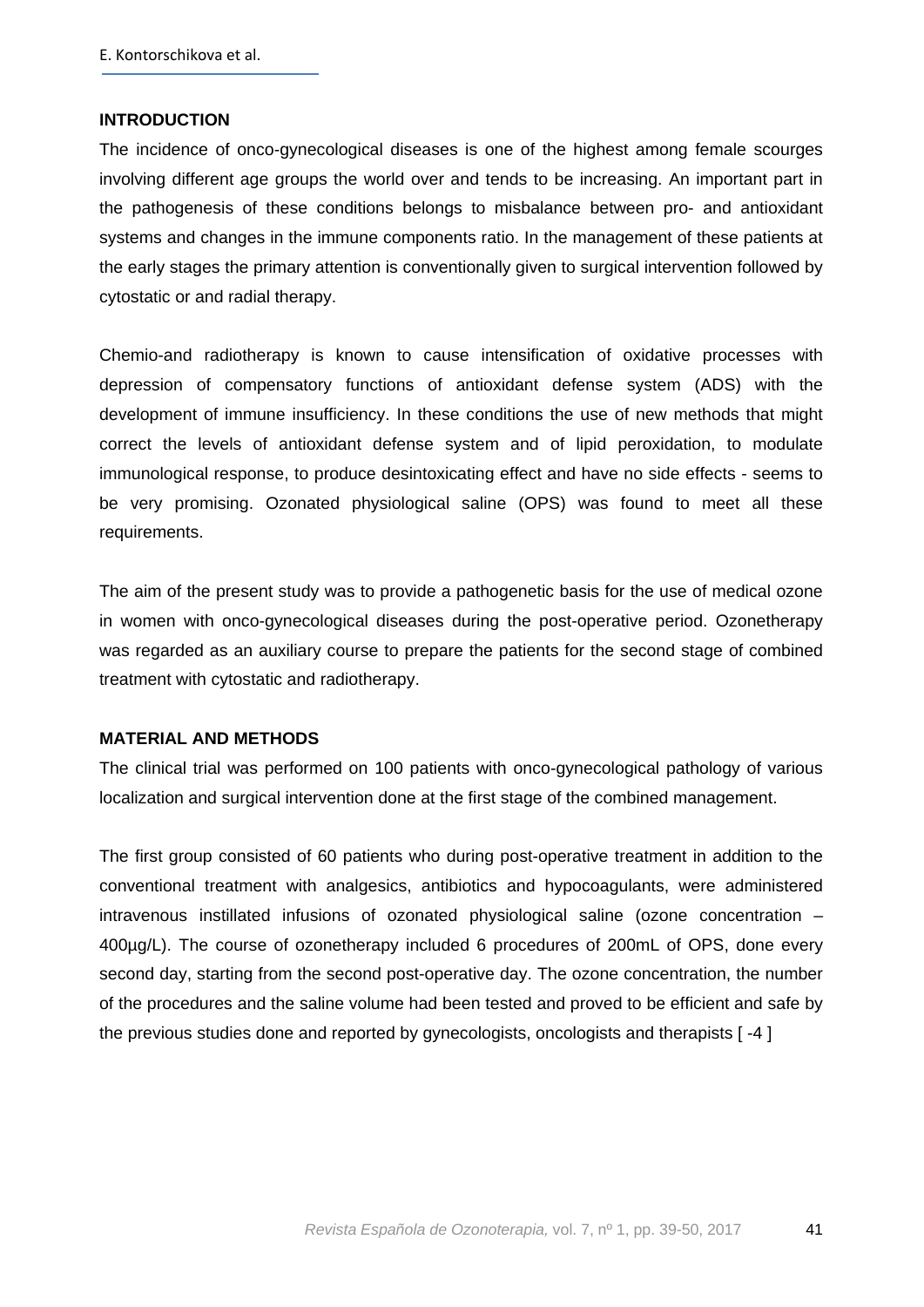The second group (the control one) was made up of 40 patients that were on conventional postoperative therapy without ozone. Regarding the ozone properties to normalize the balance of lipid peroxidation products and antioxidant defense system, as well as its immune-modulating effect, we chose these homeostatic parameters as being pathogenically appropriate for the trial with onco-gynecological patients.

Free-radical oxidation in the patients' blood was evaluated by the following chemilumenogramme parameters: I max - potential patient's capacity for lipid peroxidation; S – the 30 seconds chemilumenescence's sum light, the anti-oxidant defense retroactive value; tg(- 2α) – an anti-oxidant system index, showing the decreasing rate of free radicals oxidation in serum. To make a more profound investigation of LP processes we estimated the content of lipid peroxidation molecular products: primary – dien conjugates (DC), trien conjugates (TC) and final ones –Shiff bases(SB)

Parallel to those we studied the parameters of cellular and humoral immunity with the help of the latest methods of lymphocytes morphological phenotype, using the panel of monoclonal antibodies and analysis of the most important cytokine levels- TNFα(tumor necrosis factor) and interleukin-2, that are known to link the components of the immune system.

#### **RESULTS AND DISCUSSION**

Lately there have appeared a great number of reports on pro- and antioxidant misbalance to play an important role in the genesis and course of various diseases, including the oncological ones [5,6]. Due to oxidative stress LP toxic products on getting accumulated in the body cause misbalance of homeostasis regulation, serious metabolism disorders, changes in the metabolic status and various shifts in the functions of different systems. It was found that the intensity of free radical reactions at the early stages of malignization increases, while during the later stages they get suppressed. The similar phenomenon was observed in our work.

The initial state of the pro- and antioxidant indices in onco-gynecological patients was misbalanced and was to be corrected. In both groups. S index exceeded the norm (p<0,05), being 18,42+0,738 mv in the control and 19,37+0,810 mv – in the main one. After the course of ozonetherapy this index lowed ( $p<0,05$ ) to the baseline level from  $19,37+0,810$  mv to16,49+0,724 mv, a tg (-2α) was also decreasing( $p\Box 0.05$ ) from -0,346+-0,006 to 0,257+-0,0049. Activation of antioxidant defense system resulted in efficient decrease of I max from 1,79 $\pm$ 0,101 mv to 1,33 $\pm$ 0,100 mv and as a consequence - the reduction (p<0,05) of lipid peroxidation primary products - TC(from  $0,056+0,0085$  to  $0,030+0,0071$ ).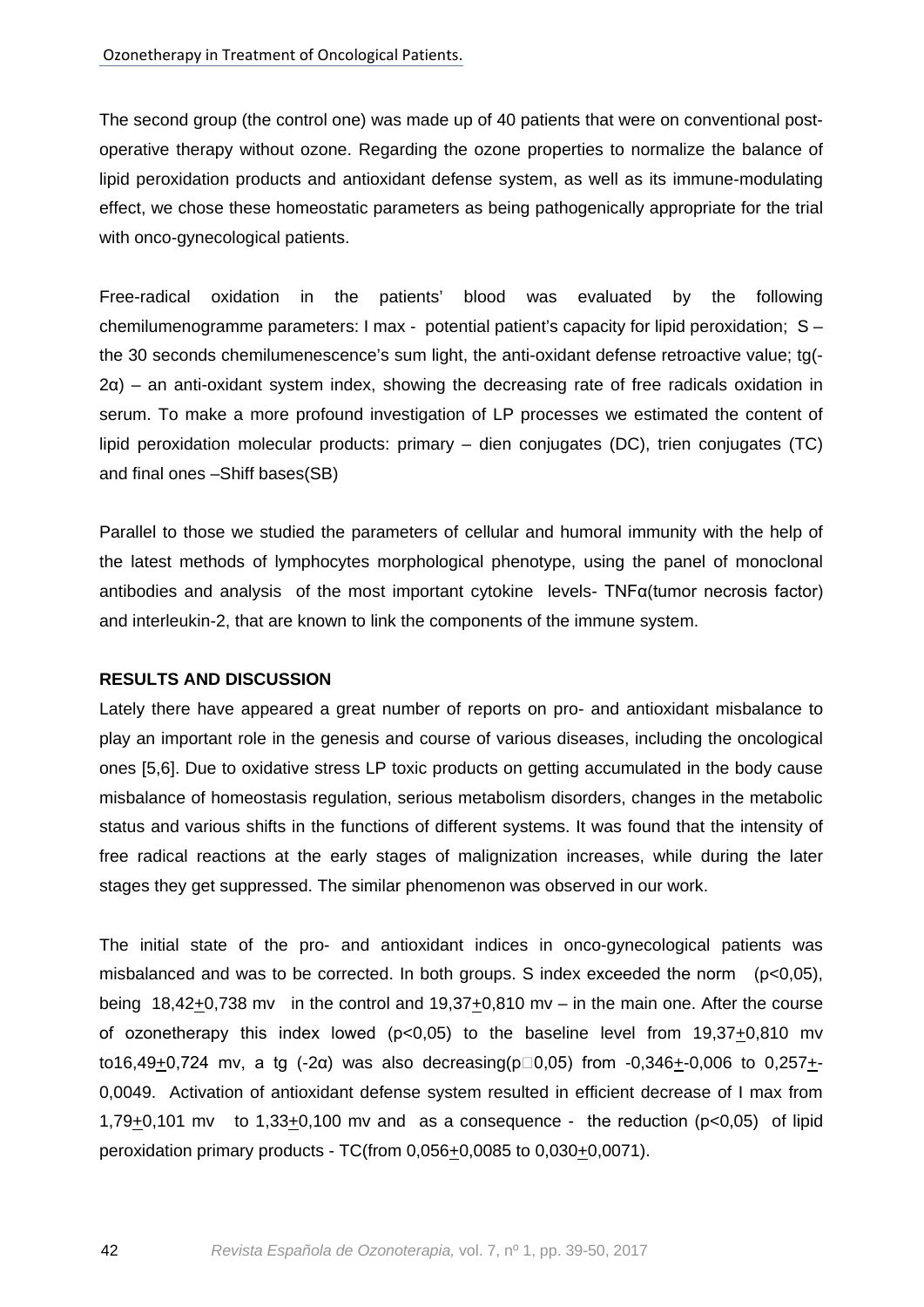| CL indices       | Groups of<br>patients             | Control group<br>$N=40$  | Main group<br>$N=60$     | Norm      |
|------------------|-----------------------------------|--------------------------|--------------------------|-----------|
| I max            | <b>Before</b><br>the<br>treatment | $1,54+$<br>0,106         | $1,79+*$<br>0,101        | $1,0 -$   |
| (mv)             | the<br>After<br>treatment         | $2,13+**$<br>0,110       | $1,33$ +**<br>0,100      | 1,5       |
|                  | <b>Before</b><br>the<br>treatment | $18,42+*$<br>0,738       | $19,37+*$<br>0,810       | $12 - 15$ |
| S<br>(mv)        | the<br>After<br>treatment         | $19,56+$<br>0,815        | $16,49+$<br>0,724        |           |
| tg(-2 $\alpha$ ) | <b>Before</b><br>the<br>treatment | $-0,324+$<br>$-0,007$    | $-0,346+$<br>$-0,006$    | $-0,28-$  |
|                  | After<br>the<br>treatment         | $-0,511+**$<br>$-0,0069$ | $-0,257+**$<br>$-0,0049$ | $-0,5$    |

*Table 1. Chemiluminogramme changes before and after the treatment*

Note: \* - Difference efficiency compared with the norm (p<0,05),\*\* - Difference efficiency compared with initial state  $(p<0,05)$ .

There were no changes in DC content (0,157+0,024); insignificant diminution was found in SB (from 4,98+0,59 to 4,82+0,62)

In control group patients after the operation and conventional post-operative management I max was increasing ( $p<0.05$ ) from 1,54+0,106 mv to 2,13+0,110 mv. S index had an increasing tendency( from18,42+0,738 to19,56+0,815 mv), tg(-2 $\alpha$ ) was elevated (p<0,05)compared with pre-operation condition(from  $-0,324+0,007$  to  $-0,511+0,0069$ ).

With simultaneous elevation of Imax it became evident that antioxidant defense kept decreasing as a consequence of operation and the lack of special antioxidant support.

At the same time there could be seen the tendency to elevation in the LP product levels –DC and TC, and augmentation of SB ( $p<0.05$ ) compared with the initially elevated level (  $(4,93+0,41)$  that could be regarded as unfavorable prognostic sign for these patients.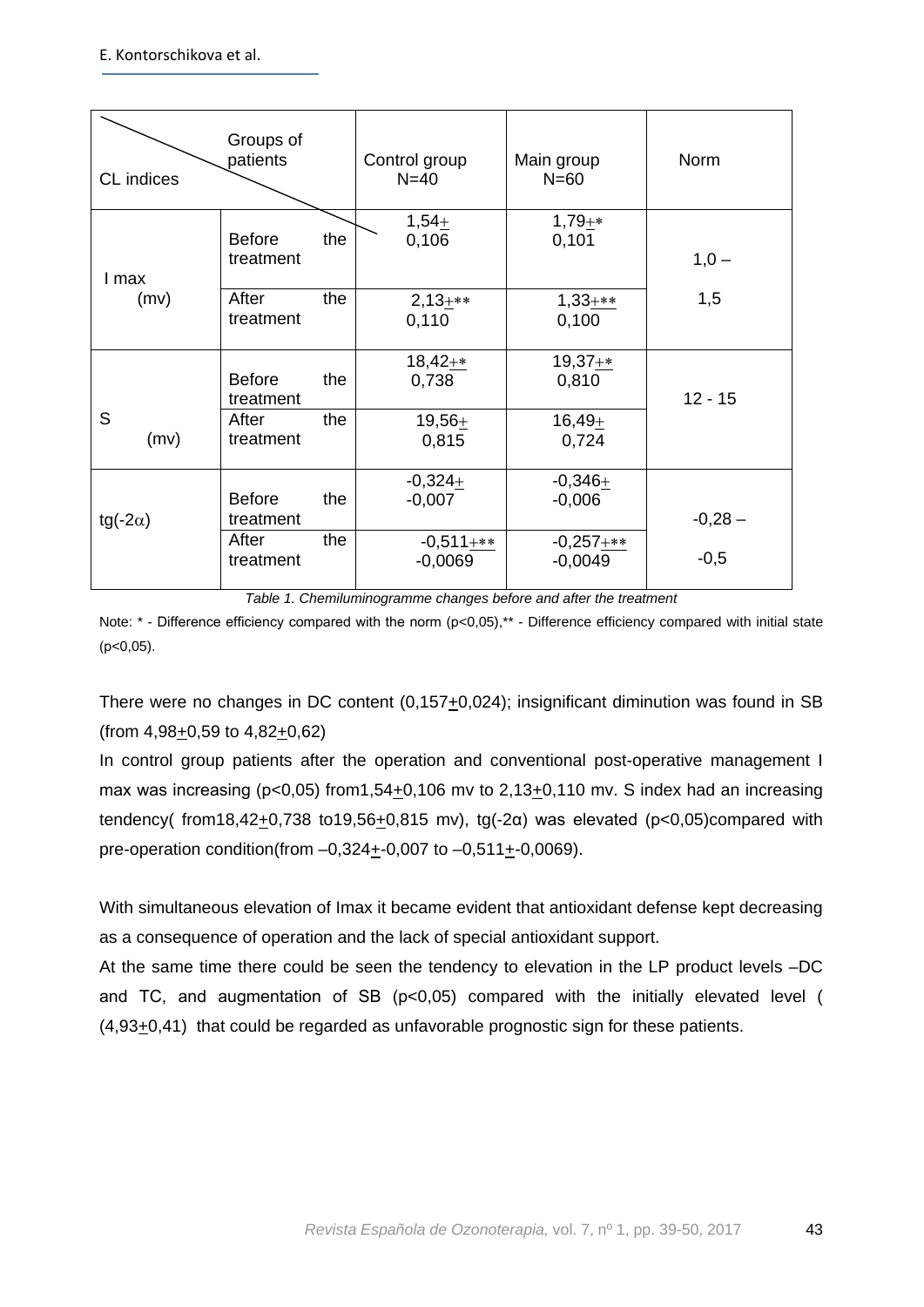| LP indices         | Groups of<br>patients             | Control group<br>$N=40$     | Main group<br>$N=60$ | Norm            |
|--------------------|-----------------------------------|-----------------------------|----------------------|-----------------|
| <b>Dien</b>        | <b>Before</b><br>the<br>treatment | 0,183 <sup>±</sup><br>0,027 | $0,157\pm$<br>0,026  |                 |
| Conjugates         | After<br>the                      | $0,218 \pm *$               | $0,157\pm$           |                 |
|                    | treatment                         | 0,031                       | 0,024                | $0, 15 - 0, 18$ |
| Trien              | the<br><b>Before</b>              | $0,061 \pm *$               | $0,046 \pm *$        |                 |
| Conjugates         | treatment                         | 0,0094                      | 0,0085               |                 |
|                    | After<br>the                      | $0,064 \pm *$               | $0,030 \pm **$       | 0,025-0,035     |
|                    | treatment                         | 0,0089                      | 0,0071               |                 |
| <b>Shiff Bases</b> | the<br><b>Before</b>              | $3,55 \pm$                  | $4,98 \pm *$         | $2,5 - 4$       |
|                    | treatment                         | 0,61                        | 0,59                 |                 |
|                    | After<br>the                      | $4,33+**$                   | 4,82 <sub>±</sub>    |                 |
|                    | treatment                         | 0,50                        | 0,62                 |                 |

*Table 2.The content of lipid peroxidation products before and after the treatment*

Note: \* - Difference efficiency compared with the norm (p<0,05),\*\* - Difference efficiency compared with initial state  $(p<0.05)$ .

Thus, the use of ozonetherapy in a combined management of post-operative oncogynecological patients was shown to eliminate the misbalance between pro- and antioxidant systems that is displayed by the decrease of lipid peroxidation intensity and increase of antioxidant serum activity.

The received result can be regarded as a pre-condition for reinforcement of immunity and better tolerance to polychemio- and radial therapy.

On evaluation the immune status of onco-gynecological patients at the early stages we could observe the following data: CD4+ level going down with CD8+ going up and elevation in the level of the tumor necrosis factor (TNF) Т-lymphocytes-helpers or CD4+ - they are the cells, responsible for regulation of the immune response to a foreign antigen; for the control of antigen homeostasis and for augmentation of antibodies production. Diminution in Tlymphocytes-helpers is a sign of immune insufficiency.

CD8+ -T-lymphocytes-suppressors, inhibiting the immune response. T-suppressors inhibit the production of antibodies due to the delay in B-lymphocytes proliferation and differentiation and due to the development of slow hyperaesthesia. Increase in CD8+ signifies the immune insufficiency.

The leading role in evaluation of immune system belongs to helpers/suppressors ratio in peripheral blood –the so called RIA- index (ratio immune assay- CD4+ / CD8+ ) This index was found to be -1,7 in the main group and 1,9 in the control one.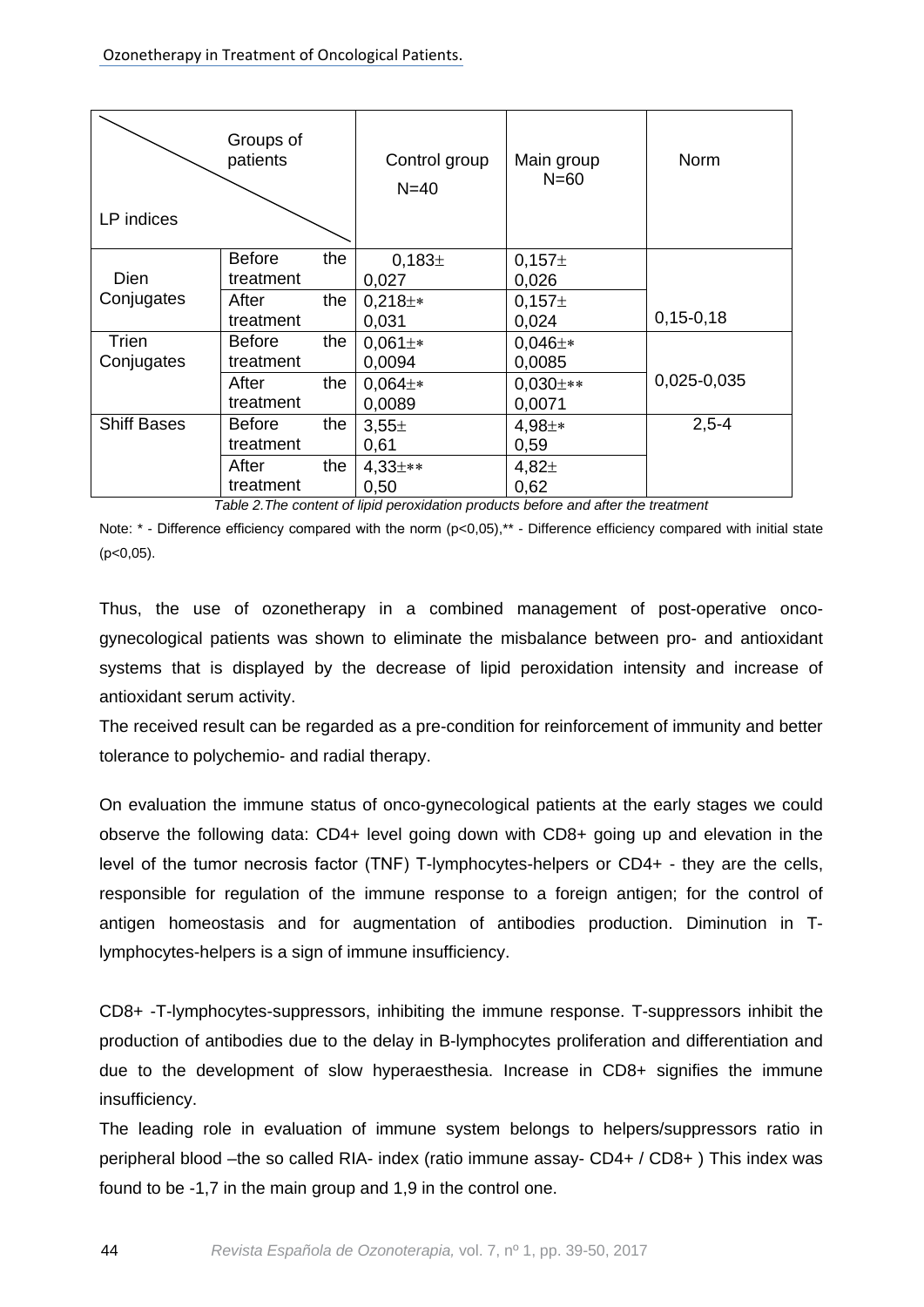Natural killers (CD16+) -effector- cells are responsible for antiviral, anti-tumoral and transplantation immunity. In both groups the CD16+content was above the normal level – with 75% raise in the main group (25% being within the normal limits) and 70% - in the control one (30% staying within the norm).

We assume, that in CD4+ deficiency, the augmentation in CD16+ cells performs a compensatory function and is important for anti-tumoral protection. These cells are known as FAS-inductors in indirect apoptosis

An important role in anti-tumoral immunity is played by B-lymphocytes. In contrast to Tlymphocytes that can be activated only at early stages of tumor development, B-lymphocytes that can keep on being activated all the time. In our work B-lymphocytes are represented by subpopulations of CD22+ and HLA-DR (HLAII) cells. CD22+ level was elevated in both groups (main group -22,3+2,5%; control group -23,5+2,9%, but this increase was not efficient.

At the same time, the patients of the main (75%) and control(70%) groups were found to have an increase of HLA-DR+cells. This antigen is expressed on B-cells for all stages of differentiation, as well as on monocytes and activated T-lymphocytes. Due to the fact, that Bcells and partially T-lymphocytes participate in antigen presentation, the increase in HLA-DR+ cells level reflect active immune response to foreign antigen.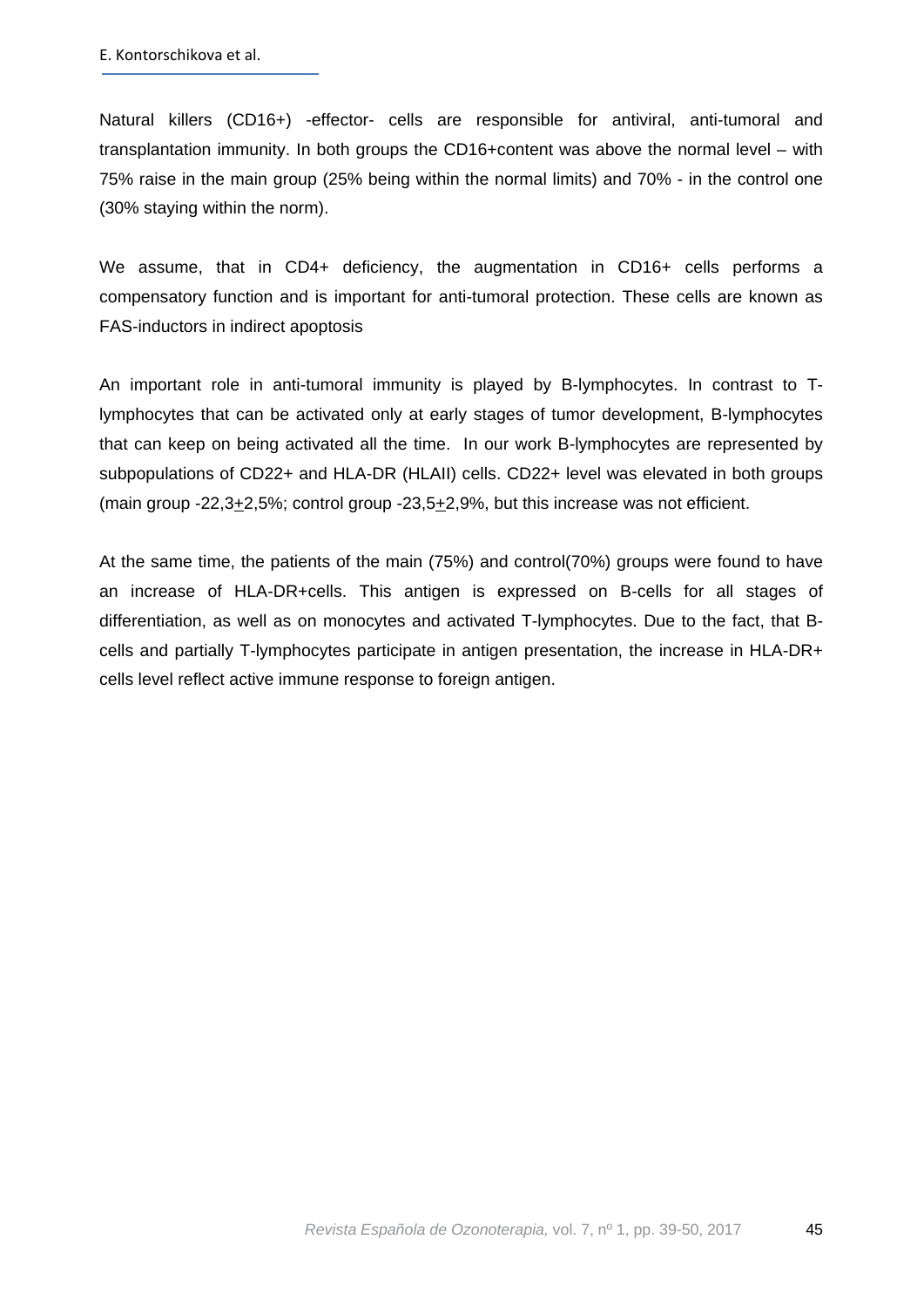| Indices          | Groups of<br>patients             | Control group<br>$N=40$ | Main group<br>$N=60$ | Norm      |
|------------------|-----------------------------------|-------------------------|----------------------|-----------|
|                  | <b>Before</b><br>the<br>treatment | $55,4+2,9$              | $50,4+2,2$           |           |
| CD <sub>3</sub>  | After<br>the<br>treatment         | $51,7+2,6$              | $53,5+2,9$           | $40 - 80$ |
|                  | <b>Before</b><br>the<br>treatment | $45,5+33,8$             | $43,5 + 3,1$         |           |
| CD4              | the<br>After<br>treatment         | $44,2+3,7$              | $43,6+3,4$           | $40 - 50$ |
|                  | <b>Before</b><br>the<br>treatment | $22,1+2,4$              | $24,6 + 2,3$         |           |
| CD <sub>8</sub>  | After<br>the<br>treatment         | $19,6 + 2,1$            | $22,8+1,9$           | $15 - 20$ |
|                  | <b>Before</b><br>the<br>treatment | $28,2+1,9*$             | $27,1+1,6*$          |           |
| CD <sub>16</sub> | After<br>the<br>treatment         | $24,3+2,2$              | $20,2+1,5**$         | $10 - 20$ |
|                  | <b>Before</b><br>the<br>treatment | $23,5+2,9$              | $22,3+2,5$           | $10 - 20$ |
| <b>CD22</b>      | After<br>the<br>treatment         | $27,5+2,6$              | $27,8+2,8$           |           |

#### *Table 3. Cellular immunity indices before and after the treatment*

Note: \* - Difference efficiency compared with the norm (p<0,05),\*\* - Difference efficiency compared with initial state  $(p<0,05)$ .

In evaluation of cytokines level, and precisely the tumor necrosis factor and interleukin-2 we observed the increase in these indices before the treatment: TNF was initially elevated (p<0,001) in both groups (main group - 188,6 $\pm$ 16,6; control group -244,1 $\pm$ 15,4). The levels of interleukin-2 also exceeded the norm in both groups (main group  $-792,7+31,2$  (p<0,001); control group  $-392,5+19,1$  (p<0,001)

The average CIC level though staying within the normal range, exceeded the norm in some patients (35%) of the main and the control (33%) group.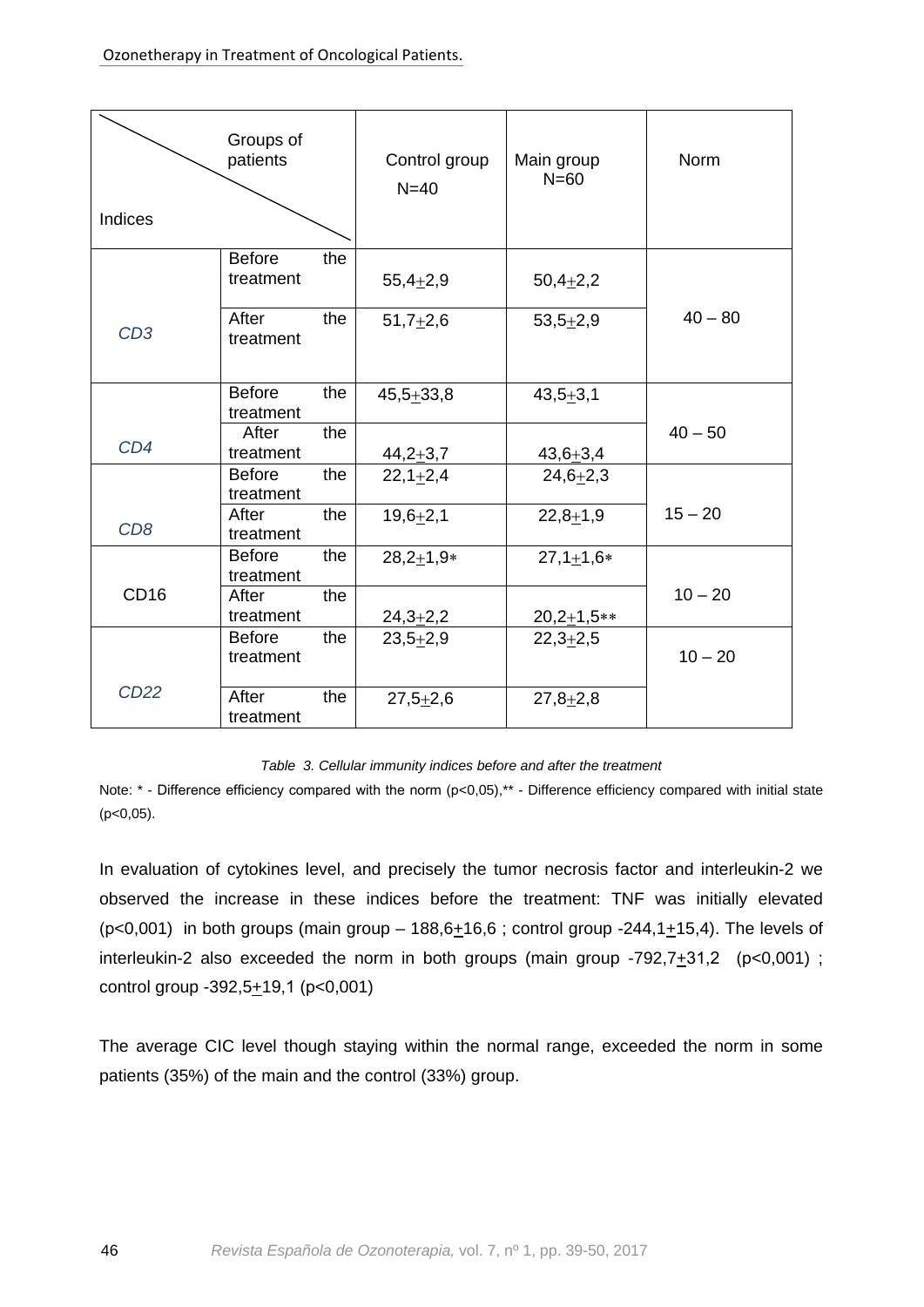| Cytokines       | Groups of<br>patients             | Control group<br>$N=40$  | Main group<br>$N=60$    | <b>Norm</b> |
|-----------------|-----------------------------------|--------------------------|-------------------------|-------------|
| Necrotic factor | <b>Before</b><br>the<br>treatment | $244,1+15,4*$            | $188,6+16,6*$           |             |
|                 | After<br>the<br>treatment         | $\ast$<br>$301,9+11,8**$ | $\ast$<br>137,2+10,5*** | $0 - 50$    |
| Interleukin-2   | <b>Before</b><br>the<br>treatment | $392,5 + 19,1*$          | 792,7+31,2*             |             |
|                 | After<br>the<br>treatment         | 407,8+24,2*              | $\ast$<br>439,2+29,8*** | $0 - 50$    |

*Table 4. Cytokine levels in onco-gynecological patients before and after the treatment*

Note: \*- Difference efficiency compared with the norm (p<0,001),- \*\*Difference efficiency compared with initial state (р<0,01), \*\*\* - Difference efficiency compared with initial state (р<0,05),

Thus, the received findings provide convincing evidence that the immune system of oncogynecological patients in spite of the depression in some of its components still can be activated. Bearing in mind, that chemio-radial therapy produces a depressive effect on immune response.

We assumed that immune-modulating therapy done in the post-operative period would improve both, the tolerance to the specific treatment and the quality of patients' life.

Immune-modulating effect, produced by ozonetherapy has been described in the works of the researchers from different countries [7,8]. That was the reason we decided to choose it in a form of intravenous infusions of ozonated physiological saline.

After the treatment we received the following results: the content of CD4+ cells in the patients of the main group remained nearly the same (before-43,5 $\pm$ 3,1%;after - 43,6 $\pm$ 3,4%),while in the control group it had a 3% decrease.

At the same time the levels of CD8+cells lowed down in both groups (main- 8%; control- 12%), that caused changes in RIA index bringing them up to 1,9 in the main group and 2,2 in the control one. The increase of this index in the control group can be regarded as an unfavorable factor.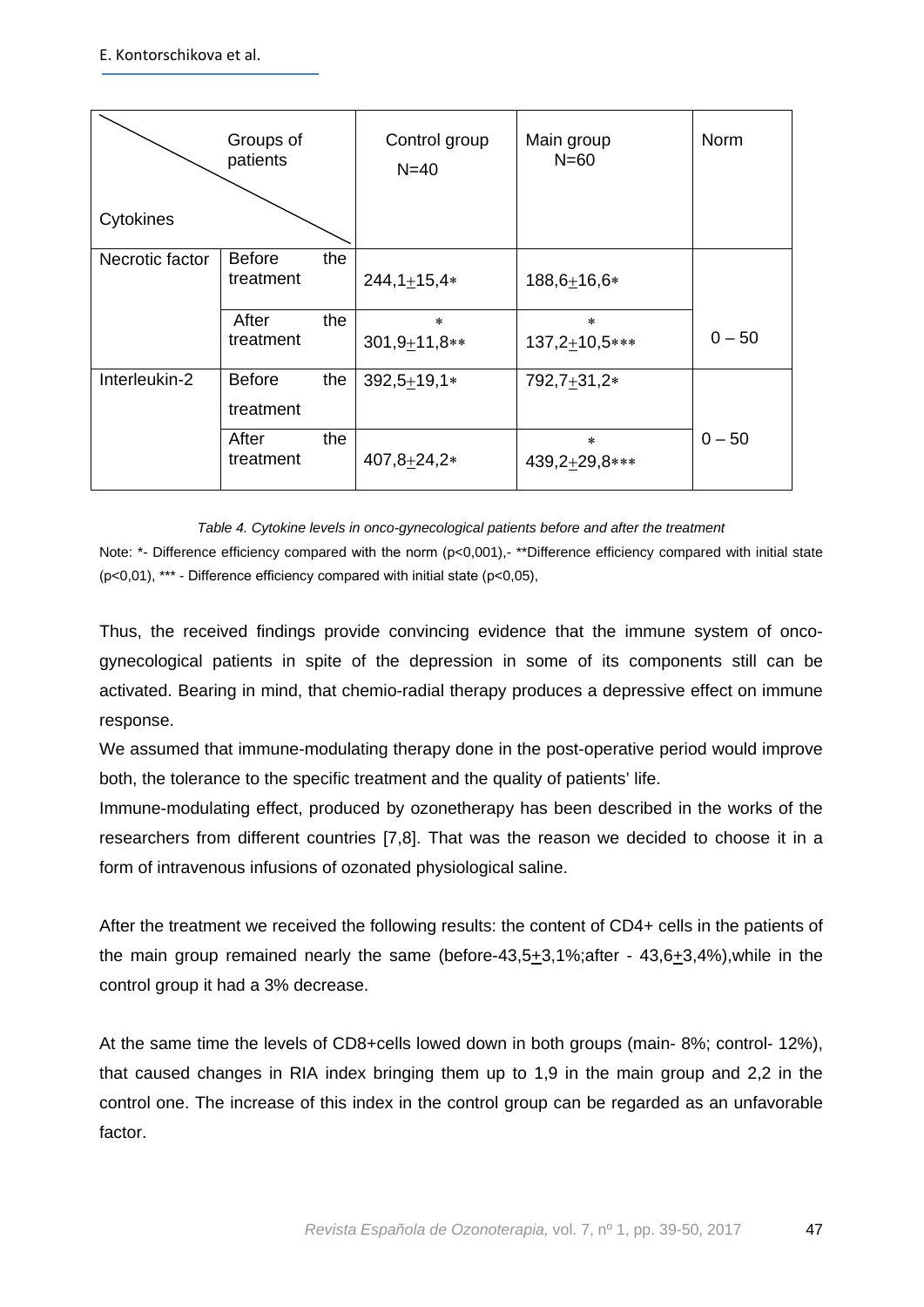The content of CD16+ cells in the patients of the main group was decreasing (p<0,05) and approaching the normal range, while in the control group it was insignificant and made up only 12%.

Among the indices of humoral immunity of particular interest was 1,5 reduction (р<0,05) of circulating immune complexes in patients of the main group, while in the control group it was increasing(р<0,05). It can be explained by phagocytosis activation caused by ozone-therapy resulting in elimination of CIC excess. The levels of cytokines, inflammatory co-factors, were also decreasing in the main group. The TNF level in the main group had a 28% fall ( $p<0,05$ ), while in the control group it had a 19% rise (p<0,01)

Similar changes could be seen in interleukin-2 level. In patients of the both groups this index was initially above the norm (p<0,001) After the treatment the patients of the main group had 19% decrease(р<0,05), while in the control group this index tended to increase (4%).The revealed phenomenon could be explained by anti-inflammatory effect produced by ozonetherapy.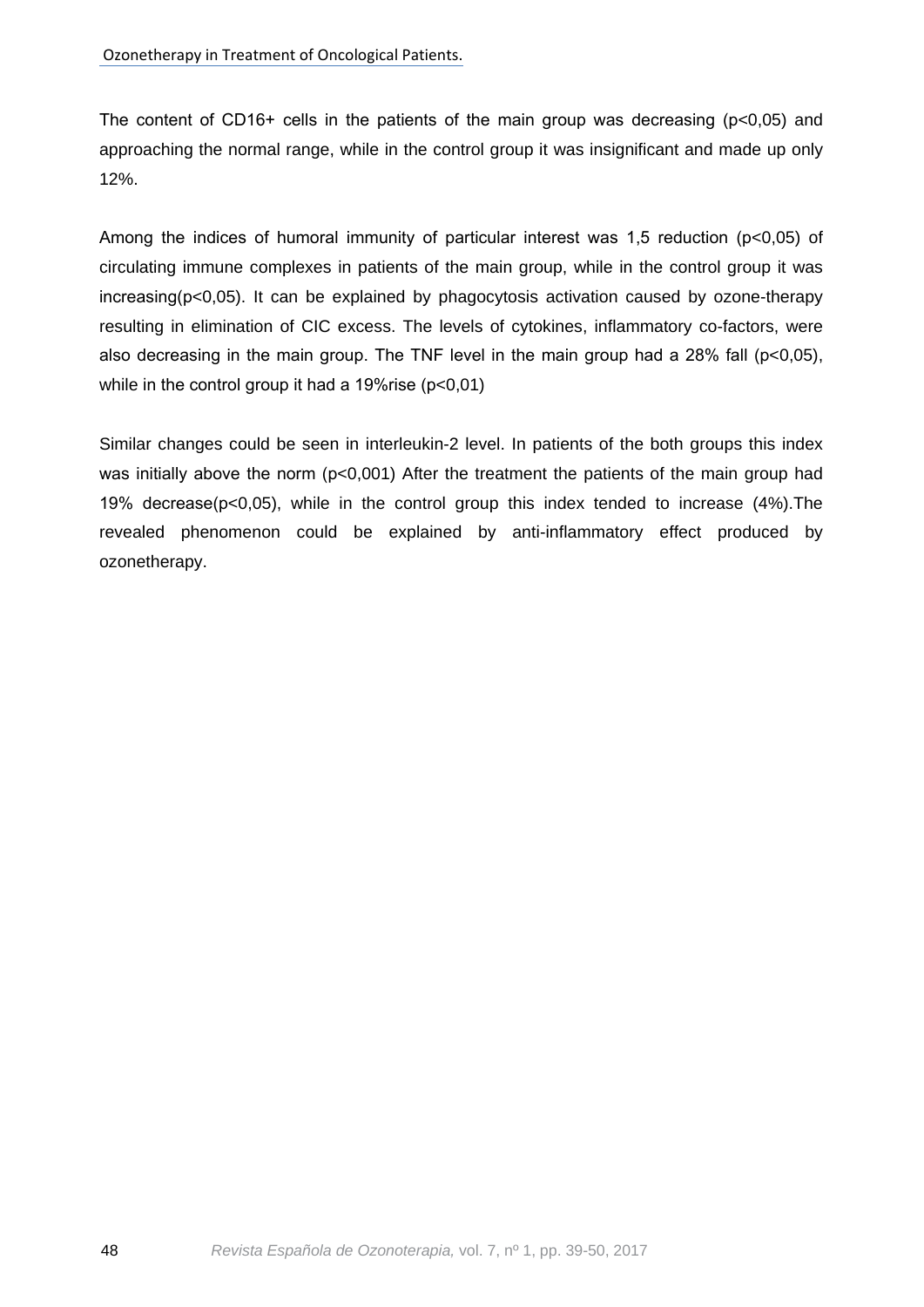| <b>Indices</b> | Groups of<br>patients                            |            | Control group<br>$N=40$          | Main group<br>$N = 60$                   | <b>Norm</b> |
|----------------|--------------------------------------------------|------------|----------------------------------|------------------------------------------|-------------|
| CD95           | <b>Before</b><br>treatment<br>After<br>treatment | the<br>the | 1470+191*<br>1239+184*           | 856,4+61,2*<br>401,8+45,3**              | $374 + 23$  |
| <b>CD50</b>    | <b>Before</b><br>treatment<br>After<br>treatment | the<br>the | $383,8 + 85,1$<br>$494 + 50,5$   | $432,8 + 75,3$<br>$278,3 + 69,7$         | $355 + 65$  |
| <b>CD38</b>    | <b>Before</b><br>treatment<br>After<br>treatment | the<br>the | $550, 1+91, 8*$<br>$300,2+79,4$  | $410,2+43,4*$<br>253,5+29,4**            | $200 + 17$  |
| <b>CD54</b>    | <b>Before</b><br>treatment<br>After<br>treatment | the<br>the | $143,3+25,5$<br>$126, 1 + 26, 7$ | $60,1+9,1$<br>$58,3+10,4$                | $65 + 10$   |
| <b>HLAI</b>    | <b>Before</b><br>treatment<br>After<br>treatment | the<br>the | 3888+251,2*<br>$3014 + 280,1$    | 1486+95,3*<br>$1088, 1+57, 4*$<br>$\ast$ | $1012 + 56$ |
| <b>HLAII</b>   | <b>Before</b><br>treatment<br>After<br>treatment | the<br>the | $278,5+71,4*$<br>$201,9+75,6$    | $175,7+30,3*$<br>$105,8+28,5**$          | $99 + 11,5$ |

*Table 5 .Soluble factors in the peripheral blood of onco-gynecological patients before and after the treatment (U/ml).*

Note: \* - Difference efficiency compared with the norm ((p<0,01),\*\*- Difference efficiency compared with initial state  $(p<0,05)$ .

In patients of the main group we could observe a 36% reduction of the soluble antigen - CD50(before - 432,8 $\pm$ 75,3 U/ml and after 278,3 $\pm$ 69,7 U/ml) In the control group there was a tendency to augment the expression of this protein

The quantity of CD95 antigen had a 54% decrease (p<0,05) approaching the norm, while in the control group we could observe only a16% reduction.